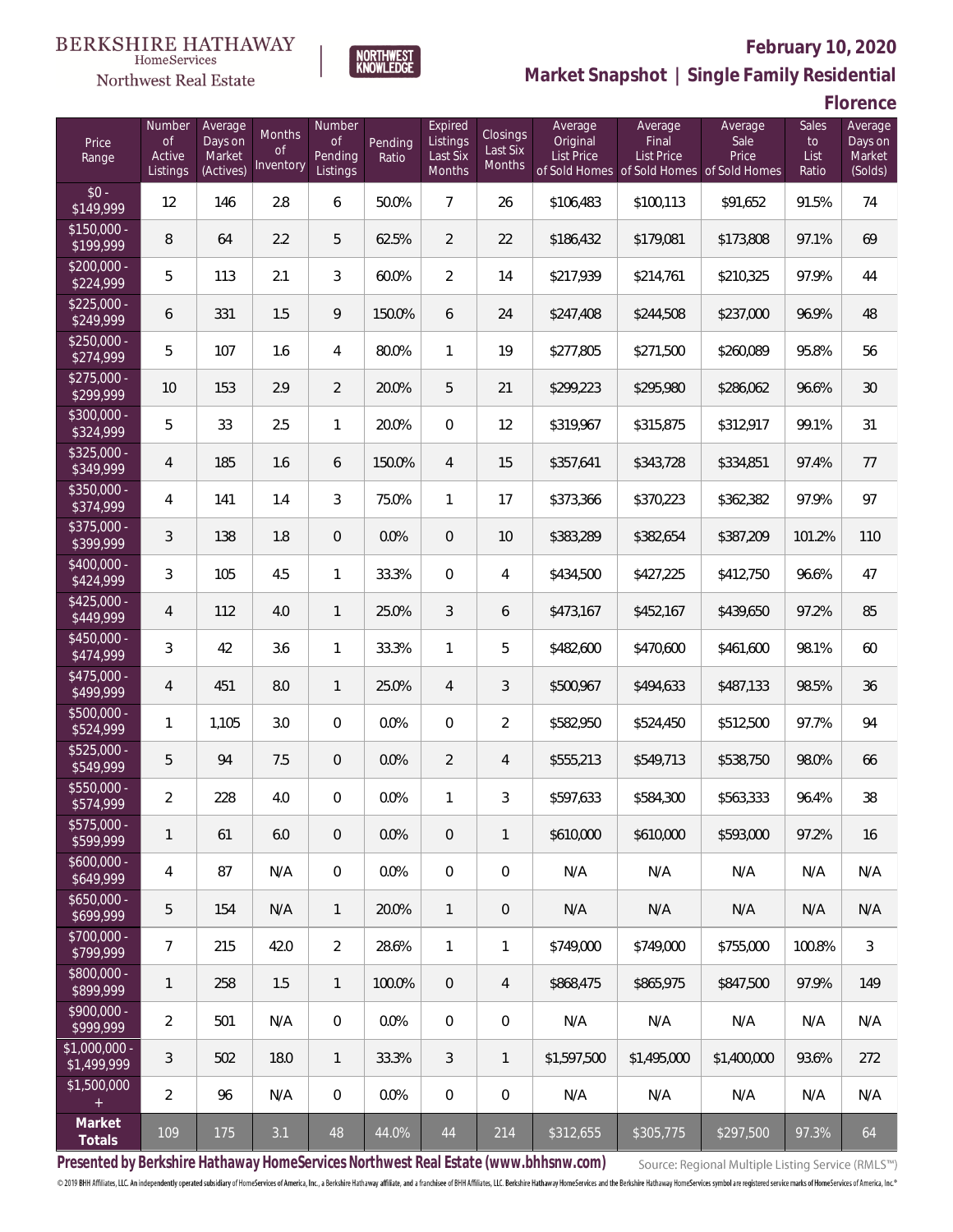

**Market Snapshot | Single Family Residential**

# Northwest Real Estate

 $\label{lem:sevices} \textsc{Home} \textsc{Service} \textsc{s}$ 

|                               | <b>Florence Coast Village</b>      |                                           |                           |                                            |                  |                                           |                                |                                          |                                                                                    |                          |                                     |                                         |
|-------------------------------|------------------------------------|-------------------------------------------|---------------------------|--------------------------------------------|------------------|-------------------------------------------|--------------------------------|------------------------------------------|------------------------------------------------------------------------------------|--------------------------|-------------------------------------|-----------------------------------------|
| Price<br>Range                | Number<br>of<br>Active<br>Listings | Average<br>Days on<br>Market<br>(Actives) | Months<br>0f<br>Inventory | Number<br><b>of</b><br>Pending<br>Listings | Pending<br>Ratio | Expired<br>Listings<br>Last Six<br>Months | Closings<br>Last Six<br>Months | Average<br>Original<br><b>List Price</b> | Average<br>Final<br><b>List Price</b><br>of Sold Homes of Sold Homes of Sold Homes | Average<br>Sale<br>Price | <b>Sales</b><br>to<br>List<br>Ratio | Average<br>Days on<br>Market<br>(Solds) |
| $$0 -$<br>\$99,999            | $\overline{2}$                     | 121                                       | N/A                       | $\overline{0}$                             | 0.0%             | $\mathbf{1}$                              | $\mathbf 0$                    | N/A                                      | N/A                                                                                | N/A                      | N/A                                 | N/A                                     |
| $$100,000 -$<br>\$124,999     | 3                                  | 142                                       | 18.0                      | $\theta$                                   | 0.0%             | $\overline{0}$                            | 1                              | \$129,900                                | \$129,900                                                                          | \$116,000                | 89.3%                               | 29                                      |
| $$125,000 -$<br>\$149,999     | 3                                  | 159                                       | N/A                       | $\overline{0}$                             | 0.0%             | 1                                         | 0                              | N/A                                      | N/A                                                                                | N/A                      | N/A                                 | N/A                                     |
| $$150,000 -$<br>\$174,999     | $\overline{2}$                     | 131                                       | 4.0                       | $\mathbf{1}$                               | 50.0%            | 0                                         | 3                              | \$171,633                                | \$164,767                                                                          | \$153,333                | 93.1%                               | 92                                      |
| $$175,000 -$<br>\$199,999     | 0                                  | N/A                                       | 0.0                       | $\overline{0}$                             | N/A              | 1                                         | 1                              | \$185,000                                | \$185,000                                                                          | \$180,000                | 97.3%                               | 49                                      |
| $$200,000 -$<br>\$224,999     | 0                                  | N/A                                       | N/A                       | $\overline{0}$                             | N/A              | 0                                         | $\overline{0}$                 | N/A                                      | N/A                                                                                | N/A                      | N/A                                 | N/A                                     |
| $$225,000 -$<br>\$249,999     | 0                                  | N/A                                       | N/A                       | $\overline{0}$                             | N/A              | $\overline{0}$                            | $\boldsymbol{0}$               | N/A                                      | N/A                                                                                | N/A                      | N/A                                 | N/A                                     |
| $$250.000 -$<br>\$274,999     | $\overline{0}$                     | N/A                                       | N/A                       | $\theta$                                   | N/A              | 0                                         | $\overline{0}$                 | N/A                                      | N/A                                                                                | N/A                      | N/A                                 | N/A                                     |
| $$275,000 -$<br>\$299,999     | 0                                  | N/A                                       | N/A                       | $\overline{0}$                             | N/A              | $\overline{0}$                            | $\boldsymbol{0}$               | N/A                                      | N/A                                                                                | N/A                      | N/A                                 | N/A                                     |
| $$300,000 -$<br>\$324,999     | $\overline{0}$                     | N/A                                       | N/A                       | $\overline{0}$                             | N/A              | 0                                         | $\overline{0}$                 | N/A                                      | N/A                                                                                | N/A                      | N/A                                 | N/A                                     |
| $$325.000 -$<br>\$349,999     | 0                                  | N/A                                       | N/A                       | $\overline{0}$                             | N/A              | $\overline{0}$                            | $\boldsymbol{0}$               | N/A                                      | N/A                                                                                | N/A                      | N/A                                 | N/A                                     |
| \$350,000 -<br>\$374,999      | $\overline{0}$                     | N/A                                       | N/A                       | $\overline{0}$                             | N/A              | $\mathbf 0$                               | $\mathbf 0$                    | N/A                                      | N/A                                                                                | N/A                      | N/A                                 | N/A                                     |
| $$375,000 -$<br>\$399,999     | 0                                  | N/A                                       | N/A                       | $\overline{0}$                             | N/A              | $\overline{0}$                            | $\boldsymbol{0}$               | N/A                                      | N/A                                                                                | N/A                      | N/A                                 | N/A                                     |
| $$400,000 -$<br>\$424,999     | $\overline{0}$                     | N/A                                       | N/A                       | $\overline{0}$                             | N/A              | $\mathbf 0$                               | $\overline{0}$                 | N/A                                      | N/A                                                                                | N/A                      | N/A                                 | N/A                                     |
| $$425,000 -$<br>\$449,999     | $\mathbf 0$                        | N/A                                       | N/A                       | $\overline{0}$                             | N/A              | 0                                         | $\boldsymbol{0}$               | N/A                                      | N/A                                                                                | N/A                      | N/A                                 | N/A                                     |
| $$450,000 -$<br>\$474,999     | 0                                  | N/A                                       | N/A                       | $\theta$                                   | N/A              | $\mathbf 0$                               | $\overline{0}$                 | N/A                                      | N/A                                                                                | N/A                      | N/A                                 | N/A                                     |
| $$475.000 -$<br>\$499,999     | 0                                  | N/A                                       | N/A                       | $\mathbf{0}$                               | N/A              | 0                                         | $\overline{0}$                 | N/A                                      | N/A                                                                                | N/A                      | N/A                                 | N/A                                     |
| $$500,000 -$<br>\$549,999     | $\overline{0}$                     | N/A                                       | N/A                       | $\overline{0}$                             | N/A              | 0                                         | $\overline{0}$                 | N/A                                      | N/A                                                                                | N/A                      | N/A                                 | N/A                                     |
| $$550,000 -$<br>\$599,999     | 0                                  | N/A                                       | N/A                       | $\overline{0}$                             | N/A              | $\boldsymbol{0}$                          | $\overline{0}$                 | N/A                                      | N/A                                                                                | N/A                      | N/A                                 | N/A                                     |
| $$600,000 -$<br>\$699,999     | $\overline{0}$                     | N/A                                       | N/A                       | $\overline{0}$                             | N/A              | $\overline{0}$                            | $\overline{0}$                 | N/A                                      | N/A                                                                                | N/A                      | N/A                                 | N/A                                     |
| $$700,000 -$<br>\$799,999     | $\mathbf 0$                        | N/A                                       | N/A                       | $\overline{0}$                             | N/A              | $\boldsymbol{0}$                          | $\overline{0}$                 | N/A                                      | N/A                                                                                | N/A                      | N/A                                 | N/A                                     |
| \$800,000 -<br>\$899,999      | $\overline{0}$                     | N/A                                       | N/A                       | $\overline{0}$                             | N/A              | $\overline{0}$                            | $\overline{0}$                 | N/A                                      | N/A                                                                                | N/A                      | N/A                                 | N/A                                     |
| $$900,000 -$<br>\$999,999     | $\mathbf 0$                        | N/A                                       | N/A                       | $\overline{0}$                             | N/A              | $\boldsymbol{0}$                          | $\mathbf 0$                    | N/A                                      | N/A                                                                                | N/A                      | N/A                                 | N/A                                     |
| $$1,000,000 -$<br>\$1,499,999 | $\overline{0}$                     | N/A                                       | N/A                       | $\overline{0}$                             | N/A              | $\overline{0}$                            | $\overline{0}$                 | N/A                                      | N/A                                                                                | N/A                      | N/A                                 | N/A                                     |
| \$1,500,000<br>$+$            | $\mathbf 0$                        | N/A                                       | N/A                       | $\boldsymbol{0}$                           | N/A              | $\boldsymbol{0}$                          | $\mathbf 0$                    | N/A                                      | N/A                                                                                | N/A                      | N/A                                 | N/A                                     |
| Market<br>Totals              | 10 <sup>°</sup>                    | 141                                       | 12.0                      | $\mathbf{1}$                               | 10.0%            | $\mathfrak{Z}$                            | 5                              | \$165,960                                | \$161,840                                                                          | \$151,200                | 93.4%                               | 71                                      |

**Presented by Berkshire Hathaway HomeServices Northwest Real Estate (www.bhhsnw.com)**

Source: Regional Multiple Listing Service (RMLS™)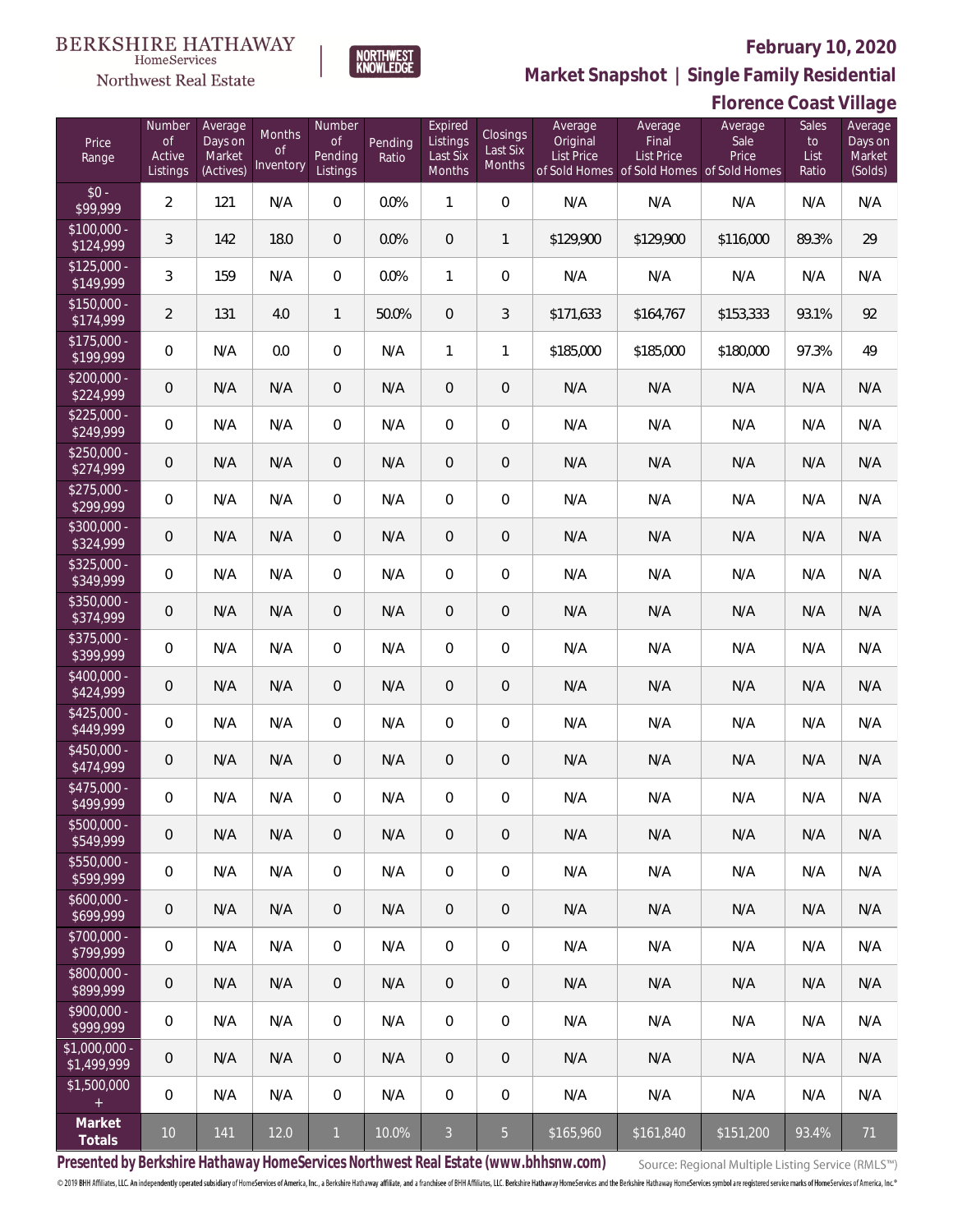

NORTHWEST<br>KNOWLEDGE

Northwest Real Estate

**Market Snapshot | Single Family Residential**

|                               | <b>Florence Green Trees</b>               |                                           |                           |                                            |                  |                                           |                                |                                          |                                                                                    |                          |                              |                                         |
|-------------------------------|-------------------------------------------|-------------------------------------------|---------------------------|--------------------------------------------|------------------|-------------------------------------------|--------------------------------|------------------------------------------|------------------------------------------------------------------------------------|--------------------------|------------------------------|-----------------------------------------|
| Price<br>Range                | Number<br><b>of</b><br>Active<br>Listings | Average<br>Days on<br>Market<br>(Actives) | Months<br>0f<br>Inventory | Number<br><b>of</b><br>Pending<br>Listings | Pending<br>Ratio | Expired<br>Listings<br>Last Six<br>Months | Closings<br>Last Six<br>Months | Average<br>Original<br><b>List Price</b> | Average<br>Final<br><b>List Price</b><br>of Sold Homes of Sold Homes of Sold Homes | Average<br>Sale<br>Price | Sales<br>to<br>List<br>Ratio | Average<br>Days on<br>Market<br>(Solds) |
| $$0 -$<br>\$149,999           | $\overline{2}$                            | 184                                       | 1.7                       | $\mathbf{1}$                               | 50.0%            | 1                                         | $\overline{7}$                 | \$121,778                                | \$121,778                                                                          | \$116,021                | 95.3%                        | 34                                      |
| $$150,000 -$<br>\$199,999     | $\overline{2}$                            | 13                                        | 4.0                       | $\overline{2}$                             | 100.0%           | $\overline{0}$                            | 3                              | \$193,300                                | \$191,300                                                                          | \$187,167                | 97.8%                        | 45                                      |
| $$200,000 -$<br>\$224,999     | 4                                         | 133                                       | 24.0                      | $\mathbf{1}$                               | 25.0%            | $\mathbf{0}$                              | 1                              | \$199,900                                | \$199,900                                                                          | \$200,000                | 100.1%                       | 10                                      |
| $$225,000 -$<br>\$249,999     | $\mathbf{1}$                              | 39                                        | 3.0                       | $\theta$                                   | 0.0%             | $\overline{0}$                            | $\overline{2}$                 | \$239,500                                | \$239,500                                                                          | \$229,500                | 95.8%                        | 21                                      |
| $$250,000 -$<br>\$274,999     | 0                                         | N/A                                       | N/A                       | $\mathbf{0}$                               | N/A              | $\overline{0}$                            | $\mathbf 0$                    | N/A                                      | N/A                                                                                | N/A                      | N/A                          | N/A                                     |
| $$275,000 -$<br>\$299,999     | $\mathbf{1}$                              | 174                                       | N/A                       | $\overline{0}$                             | 0.0%             | $\overline{0}$                            | $\overline{0}$                 | N/A                                      | N/A                                                                                | N/A                      | N/A                          | N/A                                     |
| $$300,000 -$<br>\$324,999     | $\boldsymbol{0}$                          | N/A                                       | 0.0                       | $\overline{0}$                             | N/A              | $\overline{0}$                            | 1                              | \$315,000                                | \$315,000                                                                          | \$300,000                | 95.2%                        | 65                                      |
| $$325,000 -$<br>\$349,999     | $\mathbf 0$                               | N/A                                       | N/A                       | $\theta$                                   | N/A              | $\overline{0}$                            | $\overline{0}$                 | N/A                                      | N/A                                                                                | N/A                      | N/A                          | N/A                                     |
| $$350,000 -$<br>\$374,999     | 0                                         | N/A                                       | N/A                       | $\overline{0}$                             | N/A              | $\mathbf{0}$                              | $\boldsymbol{0}$               | N/A                                      | N/A                                                                                | N/A                      | N/A                          | N/A                                     |
| $$375,000 -$<br>\$399,999     | $\mathbf 0$                               | N/A                                       | N/A                       | $\overline{0}$                             | N/A              | $\overline{0}$                            | $\overline{0}$                 | N/A                                      | N/A                                                                                | N/A                      | N/A                          | N/A                                     |
| $$400.000 -$<br>\$424,999     | $\boldsymbol{0}$                          | N/A                                       | N/A                       | $\overline{0}$                             | N/A              | $\overline{0}$                            | $\overline{0}$                 | N/A                                      | N/A                                                                                | N/A                      | N/A                          | N/A                                     |
| $$425,000 -$<br>\$449,999     | $\mathbf 0$                               | N/A                                       | N/A                       | $\theta$                                   | N/A              | $\overline{0}$                            | $\mathbf 0$                    | N/A                                      | N/A                                                                                | N/A                      | N/A                          | N/A                                     |
| $$450,000 -$<br>\$474,999     | 0                                         | N/A                                       | N/A                       | $\overline{0}$                             | N/A              | $\overline{0}$                            | $\overline{0}$                 | N/A                                      | N/A                                                                                | N/A                      | N/A                          | N/A                                     |
| $$475,000 -$<br>\$499,999     | $\mathbf 0$                               | N/A                                       | N/A                       | $\theta$                                   | N/A              | $\overline{0}$                            | $\boldsymbol{0}$               | N/A                                      | N/A                                                                                | N/A                      | N/A                          | N/A                                     |
| \$500,000 -<br>\$524,999      | $\overline{0}$                            | N/A                                       | N/A                       | 0                                          | N/A              | $\mathbf 0$                               | $\boldsymbol{0}$               | N/A                                      | N/A                                                                                | N/A                      | N/A                          | N/A                                     |
| $$525,000 -$<br>\$549,999     | $\mathbf 0$                               | N/A                                       | N/A                       | $\theta$                                   | N/A              | $\overline{0}$                            | $\theta$                       | N/A                                      | N/A                                                                                | N/A                      | N/A                          | N/A                                     |
| $$550.000 -$<br>\$574,999     | 0                                         | N/A                                       | N/A                       | $\mathbf{0}$                               | N/A              | $\mathbf{0}$                              | $\overline{0}$                 | N/A                                      | N/A                                                                                | N/A                      | N/A                          | N/A                                     |
| $$575.000 -$<br>\$599,999     | 0                                         | N/A                                       | N/A                       | $\theta$                                   | N/A              | $\mathbf{0}$                              | $\mathbf{0}$                   | N/A                                      | N/A                                                                                | N/A                      | N/A                          | N/A                                     |
| $$600,000 -$<br>\$649,999     | 0                                         | N/A                                       | N/A                       | $\overline{0}$                             | N/A              | $\mathbf 0$                               | $\mathbf 0$                    | N/A                                      | N/A                                                                                | N/A                      | N/A                          | N/A                                     |
| $$650,000 -$<br>\$699,999     | 0                                         | N/A                                       | N/A                       | $\overline{0}$                             | N/A              | $\mathbf{0}$                              | $\mathbf{0}$                   | N/A                                      | N/A                                                                                | N/A                      | N/A                          | N/A                                     |
| $$700,000 -$<br>\$799,999     | 0                                         | N/A                                       | N/A                       | $\mathbf 0$                                | N/A              | $\mathbf 0$                               | $\mathbf 0$                    | N/A                                      | N/A                                                                                | N/A                      | N/A                          | N/A                                     |
| $$800,000 -$<br>\$899,999     | 0                                         | N/A                                       | N/A                       | $\overline{0}$                             | N/A              | $\mathbf{0}$                              | $\mathbf{0}$                   | N/A                                      | N/A                                                                                | N/A                      | N/A                          | N/A                                     |
| $$900,000 -$<br>\$999,999     | $\overline{0}$                            | N/A                                       | N/A                       | $\,0\,$                                    | N/A              | $\mathbf 0$                               | $\mathbf 0$                    | N/A                                      | N/A                                                                                | N/A                      | N/A                          | N/A                                     |
| $$1,000,000 -$<br>\$1,499,999 | $\overline{0}$                            | N/A                                       | N/A                       | $\theta$                                   | N/A              | $\mathbf{0}$                              | $\mathbf{0}$                   | N/A                                      | N/A                                                                                | N/A                      | N/A                          | N/A                                     |
| \$1,500,000<br>$+$            | 0                                         | N/A                                       | N/A                       | 0                                          | N/A              | $\mathbf 0$                               | 0                              | N/A                                      | N/A                                                                                | N/A                      | N/A                          | N/A                                     |
| Market<br>Totals              | $10$                                      | 114                                       | 4.3                       | $\overline{4}$                             | 40.0%            | $\mathbf{1}$                              | 14                             | \$173,303                                | \$172,875                                                                          | \$166,618                | 96.4%                        | 35                                      |

**Presented by Berkshire Hathaway HomeServices Northwest Real Estate (www.bhhsnw.com)**

Source: Regional Multiple Listing Service (RMLS™)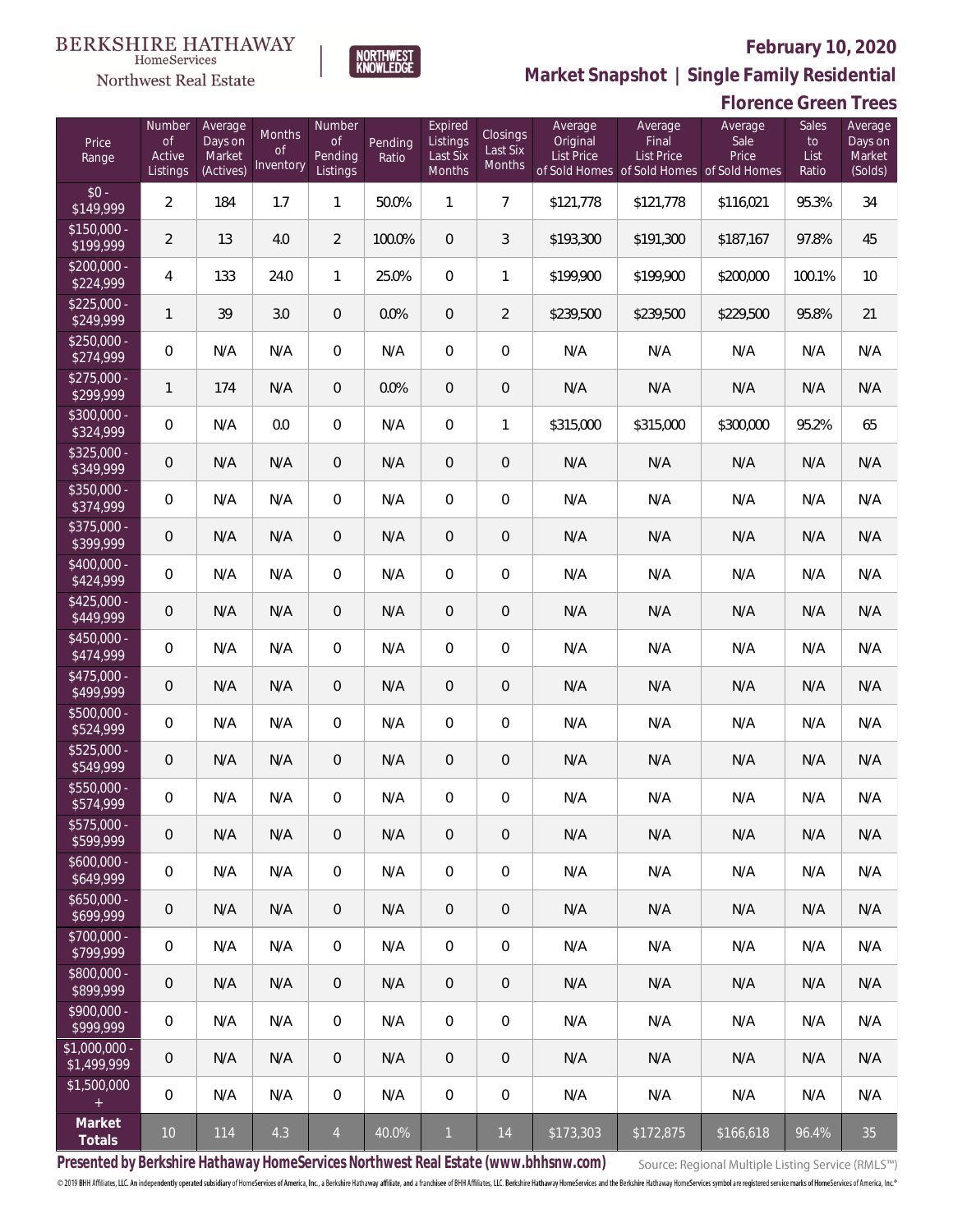

 $\label{lem:sevices} \textsc{Home} \textsc{Service} \textsc{s}$ 

**Market Snapshot | Single Family Residential**

|                               | <b>Florence Florentine</b>                |                                           |                           |                                     |                  |                                           |                                |                                          |                                                                                    |                          |                              |                                         |
|-------------------------------|-------------------------------------------|-------------------------------------------|---------------------------|-------------------------------------|------------------|-------------------------------------------|--------------------------------|------------------------------------------|------------------------------------------------------------------------------------|--------------------------|------------------------------|-----------------------------------------|
| Price<br>Range                | Number<br><b>of</b><br>Active<br>Listings | Average<br>Days on<br>Market<br>(Actives) | Months<br>0f<br>Inventory | Number<br>0f<br>Pending<br>Listings | Pending<br>Ratio | Expired<br>Listings<br>Last Six<br>Months | Closings<br>Last Six<br>Months | Average<br>Original<br><b>List Price</b> | Average<br>Final<br><b>List Price</b><br>of Sold Homes of Sold Homes of Sold Homes | Average<br>Sale<br>Price | Sales<br>to<br>List<br>Ratio | Average<br>Days on<br>Market<br>(Solds) |
| $$0 -$<br>\$149,999           | 0                                         | N/A                                       | N/A                       | $\mathbf 0$                         | N/A              | 0                                         | $\mathbf 0$                    | N/A                                      | N/A                                                                                | N/A                      | N/A                          | N/A                                     |
| $$150,000 -$<br>\$199,999     | $\mathbf 0$                               | N/A                                       | N/A                       | $\theta$                            | N/A              | $\overline{0}$                            | $\overline{0}$                 | N/A                                      | N/A                                                                                | N/A                      | N/A                          | N/A                                     |
| $$200,000 -$<br>\$224,999     | 1                                         | 35                                        | N/A                       | $\boldsymbol{0}$                    | 0.0%             | $\overline{0}$                            | $\boldsymbol{0}$               | N/A                                      | N/A                                                                                | N/A                      | N/A                          | N/A                                     |
| $$225,000 -$<br>\$249,999     | 0                                         | N/A                                       | 0.0                       | $\mathbf 0$                         | N/A              | $\mathbf{1}$                              | $\overline{2}$                 | \$242,200                                | \$242,200                                                                          | \$237,900                | 98.2%                        | 8                                       |
| $$250,000 -$<br>\$274,999     | $\overline{2}$                            | 161                                       | 3.0                       | $\mathbf{1}$                        | 50.0%            | $\overline{0}$                            | 4                              | \$258,200                                | \$258,200                                                                          | \$254,475                | 98.6%                        | 11                                      |
| $$275,000 -$<br>\$299,999     | $\overline{4}$                            | 72                                        | 24.0                      | $\boldsymbol{0}$                    | 0.0%             | 0                                         | $\mathbf{1}$                   | \$289,900                                | \$289,900                                                                          | \$289,900                | 100.0%                       | $\mathbf 0$                             |
| \$300,000 -<br>\$324,999      | 0                                         | N/A                                       | N/A                       | $\mathbf 0$                         | N/A              | 0                                         | $\mathbf 0$                    | N/A                                      | N/A                                                                                | N/A                      | N/A                          | N/A                                     |
| $$325,000 -$<br>\$349,999     | 1                                         | 139                                       | 3.0                       | $\mathbf{1}$                        | 100.0%           | $\mathbf{1}$                              | $\overline{2}$                 | \$358,200                                | \$348,900                                                                          | \$335,725                | 96.2%                        | 66                                      |
| \$350,000 -<br>\$374,999      | 0                                         | N/A                                       | 0.0                       | $\mathbf 0$                         | N/A              | 0                                         | 6                              | \$368,983                                | \$363,817                                                                          | \$358,150                | 98.4%                        | 71                                      |
| \$375,000 -<br>\$399,999      | $\mathbf 0$                               | N/A                                       | 0.0                       | $\mathbf 0$                         | N/A              | $\mathbf 0$                               | $\overline{2}$                 | \$412,500                                | \$404,950                                                                          | \$393,500                | 97.2%                        | 75                                      |
| \$400,000 -<br>\$424,999      | 0                                         | N/A                                       | N/A                       | $\mathbf 0$                         | N/A              | 0                                         | $\mathbf 0$                    | N/A                                      | N/A                                                                                | N/A                      | N/A                          | N/A                                     |
| $$425,000 -$<br>\$449,999     | 0                                         | N/A                                       | N/A                       | $\theta$                            | N/A              | 0                                         | $\overline{0}$                 | N/A                                      | N/A                                                                                | N/A                      | N/A                          | N/A                                     |
| $$450,000 -$<br>\$474,999     | 0                                         | N/A                                       | N/A                       | $\boldsymbol{0}$                    | N/A              | 0                                         | $\boldsymbol{0}$               | N/A                                      | N/A                                                                                | N/A                      | N/A                          | N/A                                     |
| \$475,000 -<br>\$499,999      | 0                                         | N/A                                       | N/A                       | $\theta$                            | N/A              | 0                                         | $\overline{0}$                 | N/A                                      | N/A                                                                                | N/A                      | N/A                          | N/A                                     |
| $$500,000 -$<br>\$524,999     | 0                                         | N/A                                       | N/A                       | 0                                   | N/A              | 0                                         | 0                              | N/A                                      | N/A                                                                                | N/A                      | N/A                          | N/A                                     |
| $$525,000 -$<br>\$549,999     | 0                                         | N/A                                       | N/A                       | $\theta$                            | N/A              | $\mathbf 0$                               | $\theta$                       | N/A                                      | N/A                                                                                | N/A                      | N/A                          | N/A                                     |
| \$550,000<br>\$574,999        | 0                                         | N/A                                       | N/A                       | $\overline{0}$                      | N/A              | 0                                         | $\mathbf 0$                    | N/A                                      | N/A                                                                                | N/A                      | N/A                          | N/A                                     |
| $$575,000 -$<br>\$599,999     | 0                                         | N/A                                       | N/A                       | $\overline{0}$                      | N/A              | 0                                         | $\overline{0}$                 | N/A                                      | N/A                                                                                | N/A                      | N/A                          | N/A                                     |
| $$600,000 -$<br>\$649,999     | 0                                         | N/A                                       | N/A                       | $\overline{0}$                      | N/A              | $\mathbf 0$                               | $\overline{0}$                 | N/A                                      | N/A                                                                                | N/A                      | N/A                          | N/A                                     |
| $$650,000 -$<br>\$699,999     | 0                                         | N/A                                       | N/A                       | $\overline{0}$                      | N/A              | 0                                         | $\overline{0}$                 | N/A                                      | N/A                                                                                | N/A                      | N/A                          | N/A                                     |
| $$700,000 -$<br>\$799,999     | 0                                         | N/A                                       | N/A                       | $\overline{0}$                      | N/A              | $\mathbf 0$                               | $\overline{0}$                 | N/A                                      | N/A                                                                                | N/A                      | N/A                          | N/A                                     |
| \$800,000 -<br>\$899,999      | 0                                         | N/A                                       | N/A                       | $\overline{0}$                      | N/A              | 0                                         | $\overline{0}$                 | N/A                                      | N/A                                                                                | N/A                      | N/A                          | N/A                                     |
| $$900.000 -$<br>\$999,999     | 0                                         | N/A                                       | N/A                       | $\overline{0}$                      | N/A              | $\mathbf 0$                               | $\mathbf 0$                    | N/A                                      | N/A                                                                                | N/A                      | N/A                          | N/A                                     |
| $$1,000,000$ -<br>\$1,499,999 | 0                                         | N/A                                       | N/A                       | $\overline{0}$                      | N/A              | $\overline{0}$                            | $\overline{0}$                 | N/A                                      | N/A                                                                                | N/A                      | N/A                          | N/A                                     |
| \$1,500,000<br>$+$            | 0                                         | N/A                                       | N/A                       | 0                                   | N/A              | 0                                         | $\mathbf 0$                    | N/A                                      | N/A                                                                                | N/A                      | N/A                          | N/A                                     |
| Market<br>Totals              | 8                                         | 98                                        | 2.8                       | $\overline{2}$                      | 25.0%            | $\overline{2}$                            | 17                             | \$327,200                                | \$323,394                                                                          | \$317,115                | 98.1%                        | 45                                      |

**Presented by Berkshire Hathaway HomeServices Northwest Real Estate (www.bhhsnw.com)**

Source: Regional Multiple Listing Service (RMLS™)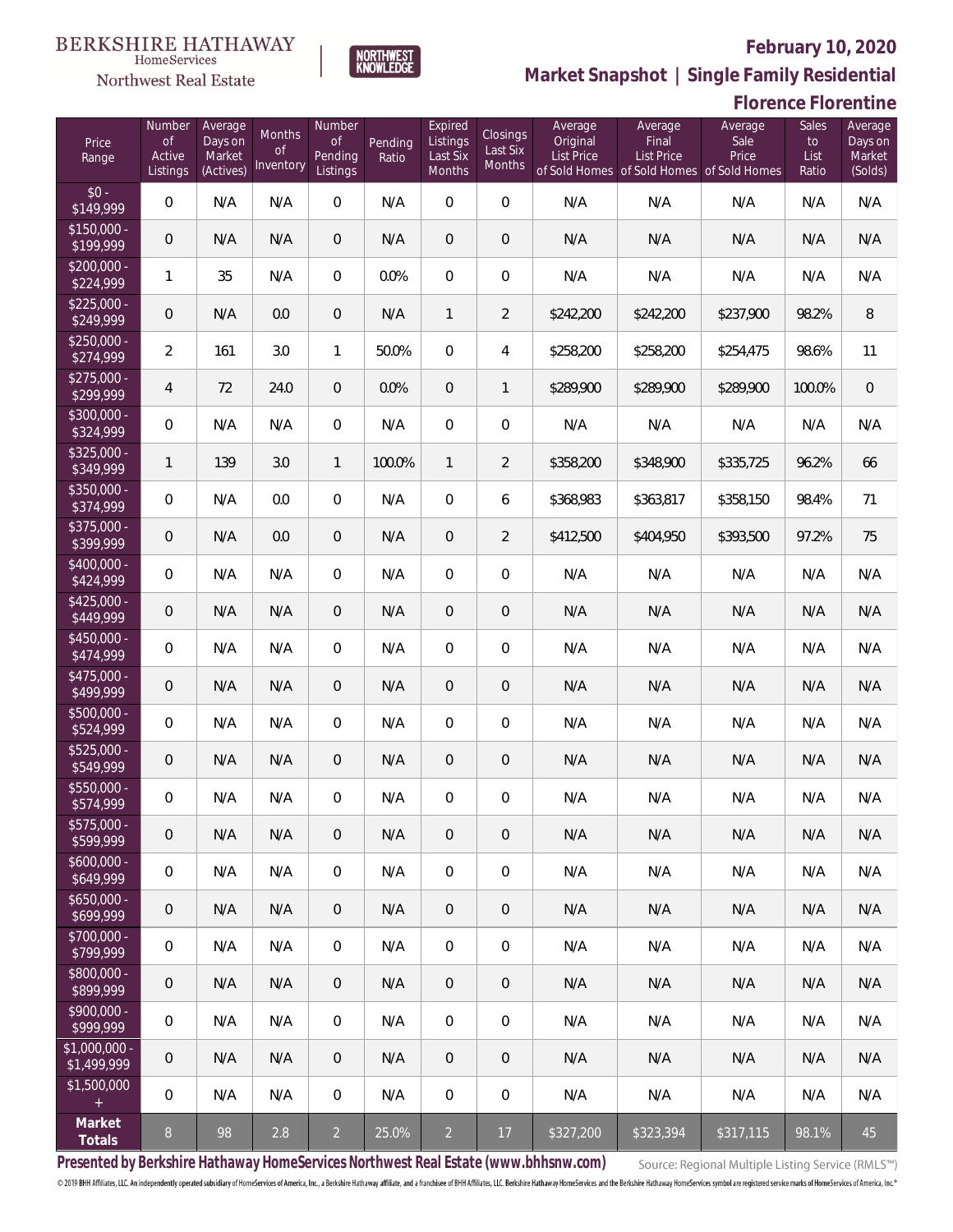#### **BERKSHIRE HATHAWAY** HomeServices



#### **February 10, 2020**



**Florence Town**

| Price<br>Range                    | Number<br><b>of</b><br>Active<br>Listings | Average<br>Days on<br>Market<br>(Actives) | Months<br>Οf<br>Inventory | Number<br><b>of</b><br>Pending<br>Listings | Pending<br>Ratio | Expired<br>Listings<br>Last Six<br>Months | <b>Closings</b><br>Last Six<br>Months | Average<br>Original<br>List Price | Average<br>Final<br>List Price<br>of Sold Homes of Sold Homes of Sold Homes | Average<br>Sale<br>Price | Sales<br>to<br>List<br>Ratio | Average<br>Days on<br>Market<br>(Solds) |
|-----------------------------------|-------------------------------------------|-------------------------------------------|---------------------------|--------------------------------------------|------------------|-------------------------------------------|---------------------------------------|-----------------------------------|-----------------------------------------------------------------------------|--------------------------|------------------------------|-----------------------------------------|
| $$0 -$<br>\$149,999               | $\overline{0}$                            | N/A                                       | 0.0                       | $\overline{0}$                             | N/A              | $\overline{0}$                            | $\overline{4}$                        | \$104,100                         | \$99,325                                                                    | \$90,725                 | 91.3%                        | 18                                      |
| $$150,000 -$<br>\$199,999         | $\overline{0}$                            | N/A                                       | 0.0                       | $\overline{0}$                             | N/A              | $\overline{0}$                            | 8                                     | \$179,225                         | \$177,037                                                                   | \$175,300                | 99.0%                        | 15                                      |
| $$200,000 -$<br>\$224,999         | $\overline{0}$                            | N/A                                       | 0.0                       | 1                                          | N/A              | $\mathbf 0$                               | 9                                     | \$218,706                         | \$213,761                                                                   | \$209,256                | 97.9%                        | 58                                      |
| $$225,000 -$<br>\$249,999         | $\overline{2}$                            | 696                                       | 1.0                       | 4                                          | 200.0%           | $\mathbf{1}$                              | 12                                    | \$248,067                         | \$243,933                                                                   | \$238,617                | 97.8%                        | 47                                      |
| $$250,000 -$<br>\$274,999         | $\mathbf{1}$                              | 6                                         | 1.2                       | $\overline{2}$                             | 200.0%           | $\mathbf{1}$                              | 5                                     | \$273,760                         | \$270,700                                                                   | \$264,560                | 97.7%                        | 56                                      |
| $$275,000 -$<br>\$299,999         | $\mathbf{1}$                              | 9                                         | 1.2                       | $\mathbf{1}$                               | 100.0%           | 3                                         | 5                                     | \$293,976                         | \$293,976                                                                   | \$290,400                | 98.8%                        | 13                                      |
| $$300,000 -$<br>\$324,999         | 3                                         | 25                                        | 3.6                       | $\overline{0}$                             | 0.0%             | $\overline{0}$                            | 5                                     | \$321,340                         | \$314,520                                                                   | \$310,480                | 98.7%                        | 33                                      |
| $$325,000 -$<br>\$349,999         | $\mathbf{1}$                              | 195                                       | 0.9                       | $\overline{2}$                             | 200.0%           | $\overline{2}$                            | $\overline{7}$                        | \$335,460                         | \$332,031                                                                   | \$330,902                | 99.7%                        | 33                                      |
| $$350,000 -$<br>\$374,999         | $\overline{a}$                            | 16                                        | 2.4                       | 3                                          | 150.0%           | $\mathbf{1}$                              | 5                                     | \$367,103                         | \$370,680                                                                   | \$364,520                | 98.3%                        | 141                                     |
| $$375,000 -$<br>$\sqrt{$399,999}$ | 3                                         | 138                                       | 3.6                       | $\overline{0}$                             | 0.0%             | $\overline{0}$                            | 5                                     | \$388,078                         | \$389,828                                                                   | \$387,428                | 99.4%                        | 137                                     |
| $$400,000 -$<br>\$424,999         | 3                                         | 105                                       | 9.0                       | $\mathbf{1}$                               | 33.3%            | $\overline{0}$                            | 2                                     | \$427,000                         | \$427,000                                                                   | \$416,000                | 97.4%                        | 35                                      |
| $$425,000 -$<br>\$449,999         | $\mathbf{1}$                              | 91                                        | 3.0                       | $\overline{0}$                             | 0.0%             | $\overline{0}$                            | $\overline{2}$                        | \$449,000                         | \$454,000                                                                   | \$437,450                | 96.4%                        | 84                                      |
| $$450,000 -$<br>\$474,999         | 0                                         | N/A                                       | 0.0                       | $\overline{0}$                             | N/A              | $\overline{0}$                            | 3                                     | \$482,667                         | \$479,333                                                                   | \$464,333                | 96.9%                        | 63                                      |
| $$475,000 -$<br>\$499,999         | $\overline{2}$                            | 614                                       | 6.0                       | $\mathbf{1}$                               | 50.0%            | $\mathbf{1}$                              | $\overline{2}$                        | \$506,950                         | \$497,450                                                                   | \$486,200                | 97.7%                        | 54                                      |
| $$500,000 -$<br>\$524,999         | 0                                         | N/A                                       | N/A                       | $\overline{0}$                             | N/A              | $\overline{0}$                            | $\overline{0}$                        | N/A                               | N/A                                                                         | N/A                      | N/A                          | N/A                                     |
| $$525,000 -$<br>\$549,999         | 3                                         | 103                                       | N/A                       | $\overline{0}$                             | 0.0%             | $\mathbf{1}$                              | $\overline{0}$                        | N/A                               | N/A                                                                         | N/A                      | N/A                          | N/A                                     |
| \$550,000 -<br>\$574,999          | 0                                         | N/A                                       | 0.0                       | 0                                          | N/A              | $\overline{0}$                            | $\mathbf{1}$                          | \$569,900                         | \$569,900                                                                   | \$560,000                | 98.3%                        | 5                                       |
| $$575,000 -$<br>\$599,999         | $\mathbf 0$                               | N/A                                       | N/A                       | 0                                          | N/A              | 0                                         | $\overline{0}$                        | N/A                               | N/A                                                                         | N/A                      | N/A                          | N/A                                     |
| $$600,000 -$<br>\$649,999         | $\overline{2}$                            | 17                                        | N/A                       | 0                                          | 0.0%             | $\mathbf 0$                               | $\boldsymbol{0}$                      | N/A                               | N/A                                                                         | N/A                      | N/A                          | N/A                                     |
| $$650,000 -$<br>\$699,999         | $\overline{2}$                            | 244                                       | N/A                       | $\overline{0}$                             | 0.0%             | $\mathbf{0}$                              | $\overline{0}$                        | N/A                               | N/A                                                                         | N/A                      | N/A                          | N/A                                     |
| \$700,000 -<br>\$799,999          | 3                                         | 169                                       | N/A                       | 0                                          | 0.0%             | $\mathbf 0$                               | $\boldsymbol{0}$                      | N/A                               | N/A                                                                         | N/A                      | N/A                          | N/A                                     |
| \$800,000 -<br>\$899,999          | $\mathbf{1}$                              | 258                                       | 6.0                       | $\overline{0}$                             | 0.0%             | $\overline{0}$                            | $\mathbf{1}$                          | \$925,000                         | \$925,000                                                                   | \$855,000                | 92.4%                        | 6                                       |
| \$900,000 -<br>\$999,999          | 1                                         | 342                                       | N/A                       | $\overline{0}$                             | 0.0%             | $\mathbf 0$                               | $\boldsymbol{0}$                      | N/A                               | N/A                                                                         | N/A                      | N/A                          | N/A                                     |
| \$1,000,000 -<br>\$1,499,999      | 0                                         | N/A                                       | N/A                       | $\mathbf 0$                                | N/A              | $\overline{1}$                            | $\mathbf 0$                           | N/A                               | N/A                                                                         | N/A                      | N/A                          | N/A                                     |
| \$1,500,000<br>$\pm$              | 1                                         | 28                                        | N/A                       | $\,0\,$                                    | 0.0%             | $\mathbf 0$                               | $\mathbf 0$                           | N/A                               | N/A                                                                         | N/A                      | N/A                          | N/A                                     |
| Market<br>Totals                  | 32                                        | 179                                       | 2.5                       | 15                                         | 46.9%            | 11                                        | 76                                    | \$303,601                         | \$301,016                                                                   | \$294,770                | 97.9%                        | 52                                      |

**NORTHWEST**<br>KNOWLEDGE

**Presented by Berkshire Hathaway HomeServices Northwest Real Estate (www.bhhsnw.com)**

Source: Regional Multiple Listing Service (RMLS™)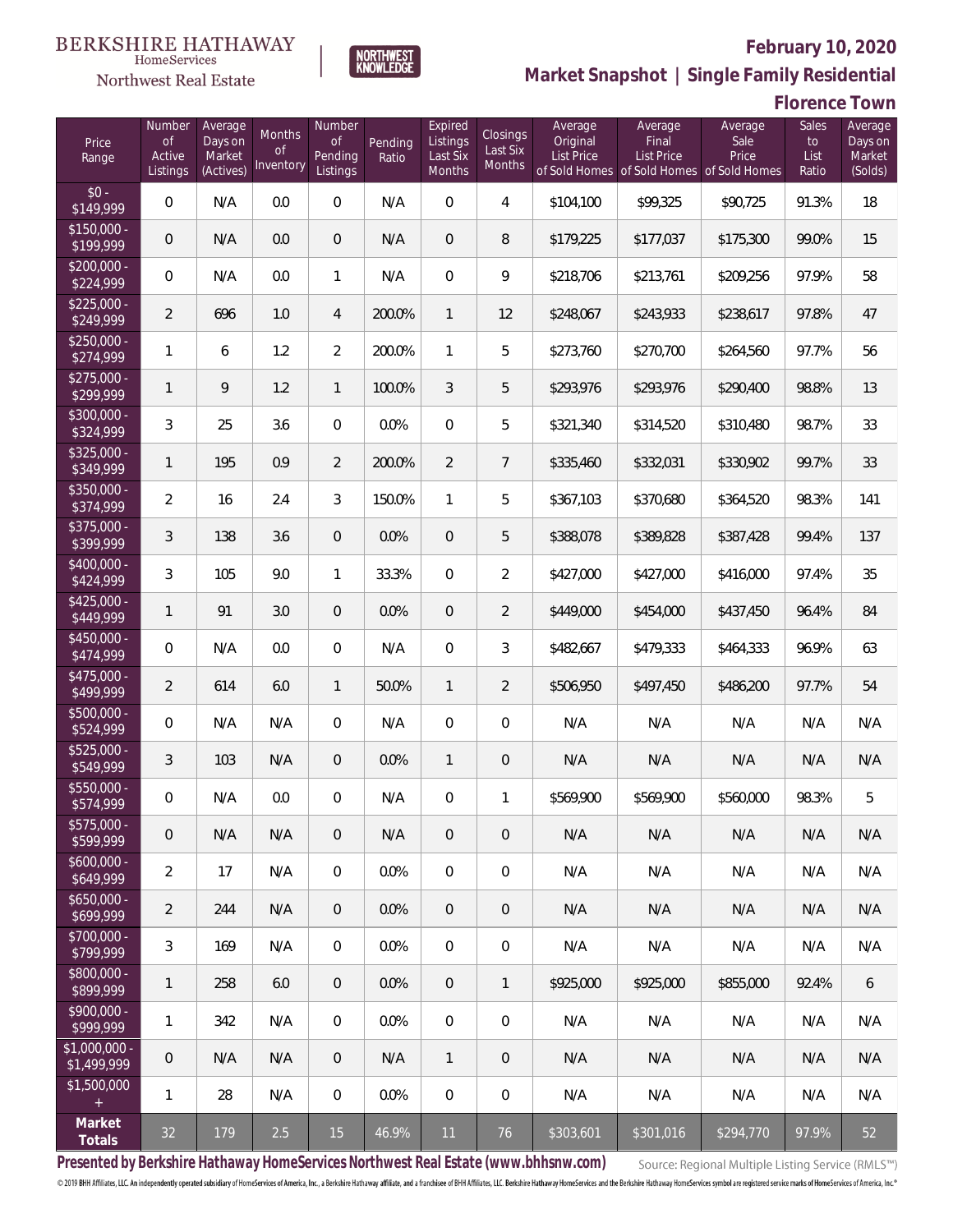

**NORTHWEST**<br>KNOWLEDGE

**Market Snapshot | Single Family Residential**

#### **Florence Beach**

| Price<br>Range                | Number<br>of<br>Active<br>Listings | Average<br>Days on<br>Market<br>(Actives) | Months<br><b>of</b><br>Inventory | Number<br>of<br>Pending<br>Listings | Pending<br>Ratio | Expired<br>Listings<br>Last Six<br>Months | Closings<br>Last Six<br>Months | Average<br>Original<br><b>List Price</b> | Average<br>Final<br>List Price | Average<br>Sale<br>Price<br>of Sold Homes of Sold Homes of Sold Homes | Sales<br>to<br>List<br>Ratio | Average<br>Days on<br>Market<br>(Solds) |
|-------------------------------|------------------------------------|-------------------------------------------|----------------------------------|-------------------------------------|------------------|-------------------------------------------|--------------------------------|------------------------------------------|--------------------------------|-----------------------------------------------------------------------|------------------------------|-----------------------------------------|
| $$0 -$<br>\$149,999           | $\overline{0}$                     | N/A                                       | 0.0                              | $\overline{2}$                      | N/A              | $\mathbf{1}$                              | 3                              | \$116,467                                | \$96,467                       | \$89,300                                                              | 92.6%                        | 195                                     |
| $$150,000 -$<br>\$199,999     | 1                                  | 88                                        | 6.0                              | $\overline{0}$                      | 0.0%             | $\overline{0}$                            | $\mathbf{1}$                   | \$215,000                                | \$190,000                      | \$175,000                                                             | 92.1%                        | 364                                     |
| $$200,000 -$<br>\$224,999     | $\mathbf 0$                        | N/A                                       | 0.0                              | $\overline{0}$                      | N/A              | $\overline{0}$                            | $\overline{2}$                 | \$221,500                                | \$221,500                      | \$216,875                                                             | 97.9%                        | 15                                      |
| $$225,000 -$<br>\$249,999     | 1                                  | 203                                       | 6.0                              | $\overline{2}$                      | 200.0%           | $\overline{0}$                            | $\mathbf{1}$                   | \$259,900                                | \$259,900                      | \$237,000                                                             | 91.2%                        | 73                                      |
| $$250,000 -$<br>\$274,999     | 1                                  | 150                                       | 1.2                              | $\Omega$                            | 0.0%             | $\mathbf 0$                               | 5                              | \$296,800                                | \$280,900                      | \$263,200                                                             | 93.7%                        | 54                                      |
| $$275,000 -$<br>\$299,999     | $\mathbf 0$                        | N/A                                       | 0.0                              | $\mathbf{1}$                        | N/A              | $\mathbf{1}$                              | $7\overline{ }$                | \$301,071                                | \$295,771                      | \$287,557                                                             | 97.2%                        | 42                                      |
| $$300,000 -$<br>\$324,999     | $\mathbf 0$                        | N/A                                       | 0.0                              | $\mathbf 0$                         | N/A              | $\mathbf 0$                               | $\overline{2}$                 | \$304,450                                | \$304,450                      | \$313,800                                                             | 103.1%                       | $\overline{7}$                          |
| $$325,000 -$<br>\$349,999     | 0                                  | N/A                                       | 0.0                              | $\overline{0}$                      | N/A              | $\mathbf{1}$                              | $\overline{2}$                 | \$357,000                                | \$349,450                      | \$340,000                                                             | 97.3%                        | 123                                     |
| $$350,000 -$<br>\$374,999     | $\mathbf 0$                        | N/A                                       | 0.0                              | $\overline{0}$                      | N/A              | $\overline{0}$                            | $\overline{2}$                 | \$369,000                                | \$369,000                      | \$363,500                                                             | 98.5%                        | 26                                      |
| $$375,000 -$<br>\$399,999     | 0                                  | N/A                                       | 0.0                              | $\overline{0}$                      | N/A              | $\overline{0}$                            | $\mathbf{1}$                   | \$389,500                                | \$389,500                      | \$375,000                                                             | 96.3%                        | 47                                      |
| $$400,000 -$<br>\$424,999     | $\mathbf 0$                        | N/A                                       | N/A                              | $\overline{0}$                      | N/A              | $\overline{0}$                            | $\overline{0}$                 | N/A                                      | N/A                            | N/A                                                                   | N/A                          | N/A                                     |
| $$425,000 -$<br>\$449,999     | 0                                  | N/A                                       | N/A                              | $\overline{0}$                      | N/A              | $\overline{0}$                            | $\mathbf 0$                    | N/A                                      | N/A                            | N/A                                                                   | N/A                          | N/A                                     |
| $$450,000 -$<br>\$474,999     | $\mathbf 0$                        | N/A                                       | N/A                              | $\mathbf 0$                         | N/A              | $\mathbf 0$                               | $\overline{0}$                 | N/A                                      | N/A                            | N/A                                                                   | N/A                          | N/A                                     |
| $$475,000 -$<br>\$499,999     | $\mathsf{O}\xspace$                | N/A                                       | N/A                              | $\overline{0}$                      | N/A              | $\mathbf{1}$                              | $\mathbf 0$                    | N/A                                      | N/A                            | N/A                                                                   | N/A                          | N/A                                     |
| \$500,000 -<br>\$524,999      | $\mathbf 0$                        | N/A                                       | 0.0                              | $\overline{0}$                      | N/A              | $\overline{0}$                            | 1                              | \$620,000                                | \$519,000                      | \$505,000                                                             | 97.3%                        | 144                                     |
| $$525,000 -$<br>\$549,999     | 0                                  | N/A                                       | 0.0                              | $\overline{0}$                      | N/A              | $\overline{0}$                            | $\mathbf{1}$                   | \$557,000                                | \$545,000                      | \$545,000                                                             | 100.0%                       | 94                                      |
| $$550,000 -$<br>\$574,999     | $\mathbf 0$                        | N/A                                       | N/A                              | $\overline{0}$                      | N/A              | $\overline{0}$                            | 0                              | N/A                                      | N/A                            | N/A                                                                   | N/A                          | N/A                                     |
| $$575,000 -$<br>\$599,999     | $\theta$                           | N/A                                       | N/A                              | $\overline{0}$                      | N/A              | $\overline{0}$                            | 0                              | N/A                                      | N/A                            | N/A                                                                   | N/A                          | N/A                                     |
| $$600,000 -$<br>\$649,999     | $\mathbf 0$                        | N/A                                       | N/A                              | $\mathbf 0$                         | N/A              | $\mathbf 0$                               | 0                              | N/A                                      | N/A                            | N/A                                                                   | N/A                          | N/A                                     |
| $$650,000 -$<br>\$699,999     | 1                                  | 103                                       | N/A                              | $\overline{0}$                      | 0.0%             | $\overline{0}$                            | 0                              | N/A                                      | N/A                            | N/A                                                                   | N/A                          | N/A                                     |
| $$700,000 -$<br>\$799,999     | 1                                  | 441                                       | N/A                              | $\mathbf 0$                         | 0.0%             | $\mathbf 0$                               | 0                              | N/A                                      | N/A                            | N/A                                                                   | N/A                          | N/A                                     |
| $$800,000 -$<br>\$899,999     | $\boldsymbol{0}$                   | N/A                                       | 0.0                              | $\overline{0}$                      | N/A              | $\overline{0}$                            | $\mathbf{1}$                   | \$800,000                                | \$800,000                      | \$800,000                                                             | 100.0%                       | $\overline{0}$                          |
| $$900,000 -$<br>\$999,999     | 0                                  | N/A                                       | N/A                              | $\mathbf 0$                         | N/A              | $\mathbf 0$                               | 0                              | N/A                                      | N/A                            | N/A                                                                   | N/A                          | N/A                                     |
| $$1,000,000 -$<br>\$1,499,999 | $\mathbf 0$                        | N/A                                       | N/A                              | $\overline{0}$                      | N/A              | $\overline{0}$                            | 0                              | N/A                                      | N/A                            | N/A                                                                   | N/A                          | N/A                                     |
| \$1,500,000<br>$\pm$          | $\mathbf 0$                        | N/A                                       | N/A                              | $\mathbf 0$                         | N/A              | $\mathbf 0$                               | $\mathbf 0$                    | N/A                                      | N/A                            | N/A                                                                   | N/A                          | N/A                                     |
| Market<br>Totals              | $\overline{5}$                     | 197                                       | $1.0$                            | $\overline{5}$                      | 100.0%           | $\overline{4}$                            | 29                             | \$320,214                                | \$308,845                      | \$300,074                                                             | 97.2%                        | 76                                      |

**Presented by Berkshire Hathaway HomeServices Northwest Real Estate (www.bhhsnw.com)**

Source: Regional Multiple Listing Service (RMLS™)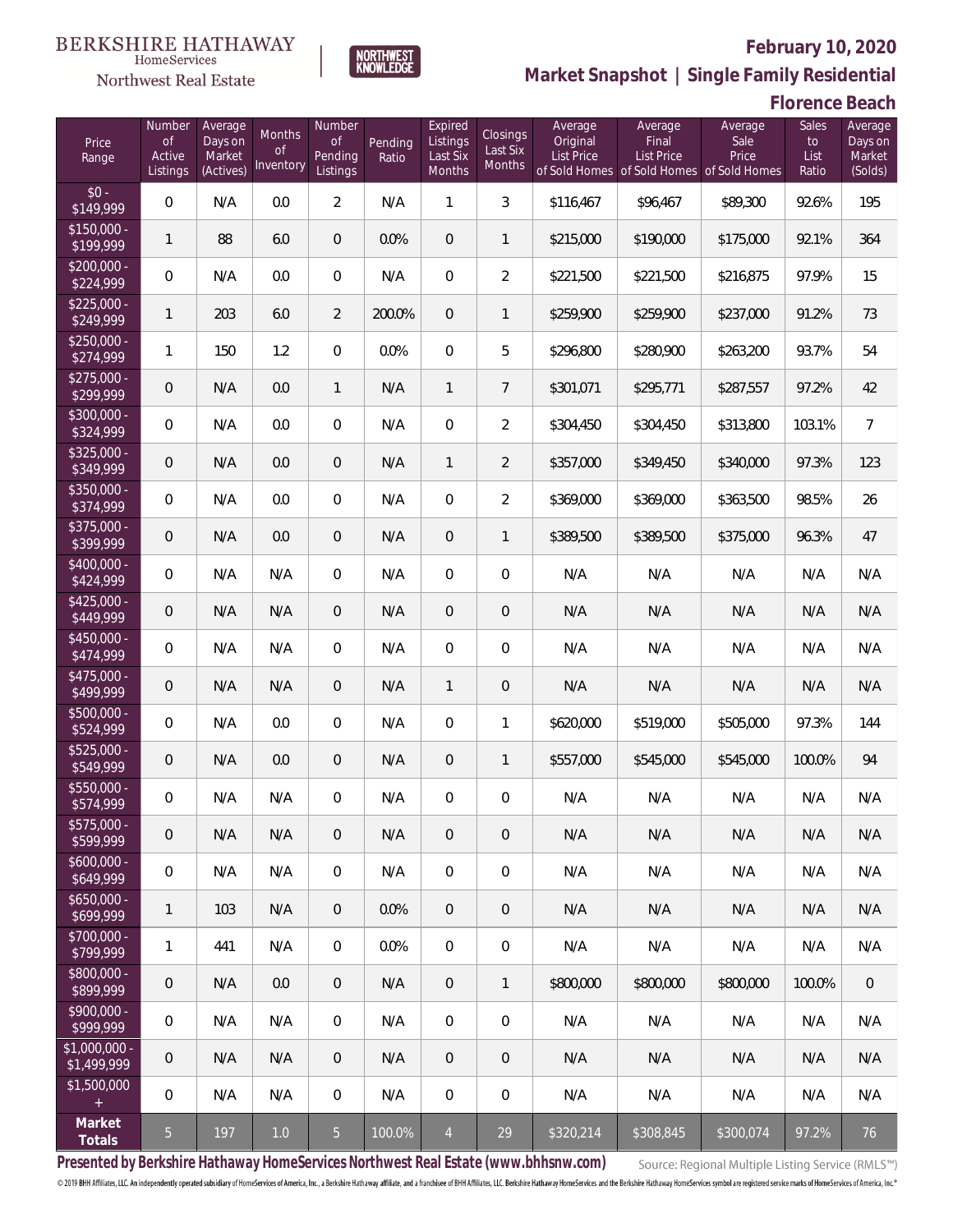

NORTHWEST<br>KNOWLEDGE

Northwest Real Estate

**Market Snapshot | Single Family Residential**

# **Florence North**

| Price<br>Range               | Number<br><b>of</b><br>Active<br>Listings | Average<br>Days on<br>Market<br>(Actives) | Months<br><b>of</b><br>Inventory | Number<br><b>of</b><br>Pending<br>Listings | Pending<br>Ratio | Expired<br>Listings<br>Last Six<br>Months | Closings<br>Last Six<br>Months | Average<br>Original<br><b>List Price</b> | Average<br>Final<br><b>List Price</b><br>of Sold Homes of Sold Homes of Sold Homes | Average<br>Sale<br>Price | Sales<br>to<br>List<br>Ratio | Average<br>Days on<br>Market<br>(Solds) |
|------------------------------|-------------------------------------------|-------------------------------------------|----------------------------------|--------------------------------------------|------------------|-------------------------------------------|--------------------------------|------------------------------------------|------------------------------------------------------------------------------------|--------------------------|------------------------------|-----------------------------------------|
| $$0 -$<br>$\sqrt{$149,999}$  | $\mathbf{1}$                              | 206                                       | 3.0                              | 0                                          | 0.0%             | $\overline{2}$                            | $\overline{2}$                 | \$77,500                                 | \$74,000                                                                           | \$60,000                 | 81.1%                        | 97                                      |
| $$150,000 -$<br>\$199,999    | 3                                         | 46                                        | 6.0                              | $\overline{0}$                             | 0.0%             | $\mathbf{1}$                              | 3                              | \$213,000                                | \$184,293                                                                          | \$182,627                | 99.1%                        | 133                                     |
| $$200,000 -$<br>\$224,999    | $\boldsymbol{0}$                          | N/A                                       | N/A                              | 0                                          | N/A              | $\mathbf{1}$                              | $\overline{0}$                 | N/A                                      | N/A                                                                                | N/A                      | N/A                          | N/A                                     |
| $$225,000 -$<br>\$249,999    | $\mathbf{1}$                              | 90                                        | 2.0                              | $\overline{2}$                             | 200.0%           | $\overline{0}$                            | 3                              | \$254,833                                | \$248,167                                                                          | \$233,667                | 94.2%                        | 134                                     |
| $$250,000 -$<br>\$274,999    | 0                                         | N/A                                       | N/A                              | 0                                          | N/A              | $\overline{0}$                            | $\boldsymbol{0}$               | N/A                                      | N/A                                                                                | N/A                      | N/A                          | N/A                                     |
| $$275,000 -$<br>\$299,999    | $\overline{2}$                            | 306                                       | 4.0                              | 0                                          | 0.0%             | $\overline{0}$                            | 3                              | \$284,500                                | \$284,500                                                                          | \$280,833                | 98.7%                        | $\mathfrak{Z}$                          |
| $$300,000 -$<br>\$324,999    | $\overline{2}$                            | 47                                        | N/A                              | 1                                          | 50.0%            | $\overline{0}$                            | $\boldsymbol{0}$               | N/A                                      | N/A                                                                                | N/A                      | N/A                          | N/A                                     |
| $$325,000 -$<br>\$349,999    | 0                                         | N/A                                       | 0.0                              | $\overline{2}$                             | N/A              | $\overline{0}$                            | $\mathbf{1}$                   | \$399,000                                | \$347,000                                                                          | \$340,000                | 98.0%                        | 196                                     |
| $$350,000 -$<br>\$374,999    | $\overline{2}$                            | 266                                       | 12.0                             | 0                                          | 0.0%             | $\overline{0}$                            | $\mathbf{1}$                   | \$399,900                                | \$379,500                                                                          | \$365,000                | 96.2%                        | 179                                     |
| \$375,000 -<br>\$399,999     | 0                                         | N/A                                       | 0.0                              | 0                                          | N/A              | $\overline{0}$                            | $\overline{2}$                 | \$339,000                                | \$339,000                                                                          | \$386,475                | 114.0%                       | 112                                     |
| \$400,000 -<br>\$424,999     | $\overline{0}$                            | N/A                                       | 0.0                              | $\overline{0}$                             | N/A              | $\mathbf 0$                               | $\mathbf{1}$                   | \$459,000                                | \$429,900                                                                          | \$410,000                | 95.4%                        | 76                                      |
| $$425,000 -$<br>\$449,999    | 1                                         | $\overline{4}$                            | 3.0                              | $\overline{0}$                             | 0.0%             | $\overline{0}$                            | $\overline{2}$                 | \$498,500                                | \$453,500                                                                          | \$441,500                | 97.4%                        | 70                                      |
| $$450,000 -$<br>\$474,999    | $\overline{2}$                            | 49                                        | 12.0                             | $\overline{0}$                             | 0.0%             | $\mathbf 0$                               | $\mathbf{1}$                   | \$465,000                                | \$465,000                                                                          | \$465,000                | 100.0%                       | 36                                      |
| $$475,000 -$<br>\$499,999    | 1                                         | 151                                       | 6.0                              | $\overline{0}$                             | 0.0%             | $\overline{0}$                            | $\mathbf{1}$                   | \$489,000                                | \$489,000                                                                          | \$489,000                | 100.0%                       | $\overline{0}$                          |
| $$500,000 -$<br>\$524,999    | $\boldsymbol{0}$                          | N/A                                       | 0.0                              | $\overline{0}$                             | N/A              | $\mathbf 0$                               | $\mathbf{1}$                   | \$545,900                                | \$529,900                                                                          | \$520,000                | 98.1%                        | 44                                      |
| $$525,000 -$<br>\$549,999    | 0                                         | N/A                                       | 0.0                              | $\overline{0}$                             | N/A              | $\mathbf{1}$                              | $\mathbf{1}$                   | \$564,950                                | \$554,950                                                                          | \$540,000                | 97.3%                        | 141                                     |
| $$550,000 -$<br>\$574,999    | $\mathbf{1}$                              | 185                                       | N/A                              | 0                                          | 0.0%             | 0                                         | $\mathbf 0$                    | N/A                                      | N/A                                                                                | N/A                      | N/A                          | N/A                                     |
| $$575,000 -$<br>\$599,999    | $\mathbf 0$                               | N/A                                       | N/A                              | 0                                          | N/A              | $\mathbf 0$                               | $\,0\,$                        | N/A                                      | N/A                                                                                | N/A                      | N/A                          | N/A                                     |
| $$600,000 -$<br>\$649,999    | $\boldsymbol{0}$                          | N/A                                       | N/A                              | $\overline{0}$                             | N/A              | $\mathbf 0$                               | $\mathbf 0$                    | N/A                                      | N/A                                                                                | N/A                      | N/A                          | N/A                                     |
| $$650,000 -$<br>\$699,999    | $\overline{2}$                            | 89                                        | N/A                              | $\overline{0}$                             | 0.0%             | $\overline{0}$                            | $\mathbf 0$                    | N/A                                      | N/A                                                                                | N/A                      | N/A                          | N/A                                     |
| \$700,000 -<br>\$799,999     | 0                                         | N/A                                       | N/A                              | $\overline{0}$                             | N/A              | $\mathbf{1}$                              | $\,0\,$                        | N/A                                      | N/A                                                                                | N/A                      | N/A                          | N/A                                     |
| \$800,000 -<br>\$899,999     | $\boldsymbol{0}$                          | N/A                                       | 0.0                              | $\mathbf{1}$                               | N/A              | $\mathbf{0}$                              | $\overline{1}$                 | \$849,000                                | \$839,000                                                                          | \$850,000                | 101.3%                       | 586                                     |
| \$900,000 -<br>\$999,999     | $\mathbf{1}$                              | 659                                       | N/A                              | $\overline{0}$                             | 0.0%             | $\mathbf 0$                               | $\,0\,$                        | N/A                                      | N/A                                                                                | N/A                      | N/A                          | N/A                                     |
| \$1,000,000 -<br>\$1,499,999 | $\mathbf{1}$                              | 83                                        | 6.0                              | $\overline{0}$                             | 0.0%             | $\mathbf{1}$                              | $\overline{1}$                 | \$1,597,500                              | \$1,495,000                                                                        | \$1,400,000              | 93.6%                        | 272                                     |
| \$1,500,000<br>$\pm$         | $\mathbf{1}$                              | 164                                       | N/A                              | $\overline{0}$                             | 0.0%             | $\mathbf 0$                               | $\mathbf 0$                    | N/A                                      | N/A                                                                                | N/A                      | N/A                          | N/A                                     |
| Market<br>Totals             | $21$                                      | 152                                       | 5.3                              | $\sigma$                                   | 28.6%            | $\overline{7}$                            | 24                             | \$410,677                                | \$392,214                                                                          | \$385,264                | 98.2%                        | 121                                     |

**Presented by Berkshire Hathaway HomeServices Northwest Real Estate (www.bhhsnw.com)**

Source: Regional Multiple Listing Service (RMLS™)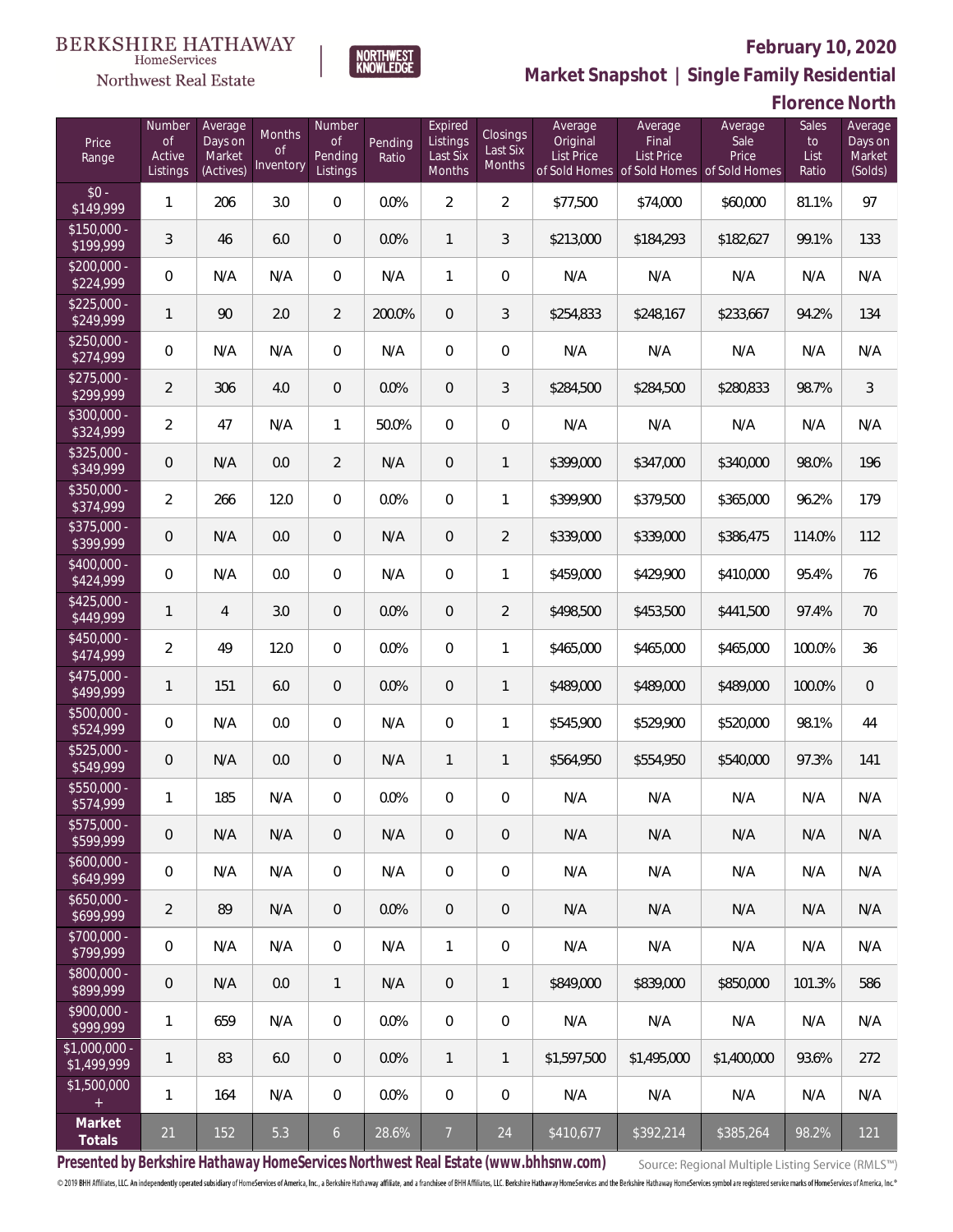#### **BERKSHIRE HATHAWAY** HomeServices

# Northwest Real Estate



# **February 10, 2020**

**Market Snapshot | Single Family Residential**

| Florence South/Dunes City |  |
|---------------------------|--|
|---------------------------|--|

| Price<br>Range               | Number<br><b>of</b><br>Active<br>Listings | Average<br>Days on<br>Market<br>(Actives) | Months<br>Οf<br>Inventory | Number<br><b>of</b><br>Pending<br>Listings | Pending<br>Ratio | Expired<br>Listings<br>Last Six<br>Months | Closings<br>Last Six<br>Months | Average<br>Original<br><b>List Price</b> | Average<br>Final<br><b>List Price</b><br>of Sold Homes of Sold Homes of Sold Homes | Average<br>Sale<br>Price | Sales<br>to<br>List<br>Ratio | Average<br>Days on<br>Market<br>(Solds) |
|------------------------------|-------------------------------------------|-------------------------------------------|---------------------------|--------------------------------------------|------------------|-------------------------------------------|--------------------------------|------------------------------------------|------------------------------------------------------------------------------------|--------------------------|------------------------------|-----------------------------------------|
| $$0 -$<br>\$149,999          | $\overline{0}$                            | N/A                                       | 0.0                       | $\overline{0}$                             | N/A              | $\Omega$                                  | $\overline{2}$                 | \$157,000                                | \$147,000                                                                          | \$110,000                | 74.8%                        | 26                                      |
| $$150,000 -$<br>\$199,999    | $\overline{0}$                            | N/A                                       | 0.0                       | $\mathbf{1}$                               | N/A              | $\overline{0}$                            | $\overline{2}$                 | \$187,450                                | \$184,950                                                                          | \$172,500                | 93.3%                        | 55                                      |
| $$200,000 -$<br>\$224,999    | $\overline{0}$                            | N/A                                       | 0.0                       | $\mathbf{1}$                               | N/A              | $\overline{0}$                            | 1                              | \$224,900                                | \$224,900                                                                          | \$222,500                | 98.9%                        | 14                                      |
| $$225,000 -$<br>\$249,999    | $\overline{0}$                            | N/A                                       | 0.0                       | $\mathbf{1}$                               | N/A              | $\overline{0}$                            | 3                              | \$246,067                                | \$246,067                                                                          | \$241,433                | 98.1%                        | 13                                      |
| $$250,000 -$<br>\$274,999    | 1                                         | 56                                        | 3.0                       | $\mathbf{1}$                               | 100.0%           | $\overline{0}$                            | $\overline{2}$                 | \$281,950                                | \$271,950                                                                          | \$267,000                | 98.2%                        | 71                                      |
| $$275,000 -$<br>\$299,999    | $\mathbf 0$                               | N/A                                       | 0.0                       | $\overline{0}$                             | N/A              | $\overline{0}$                            | $\overline{2}$                 | \$304,450                                | \$304,450                                                                          | \$285,000                | 93.6%                        | 29                                      |
| $$300,000 -$<br>\$324,999    | $\overline{0}$                            | N/A                                       | 0.0                       | $\overline{0}$                             | N/A              | $\overline{0}$                            | $\overline{4}$                 | \$327,250                                | \$323,500                                                                          | \$318,750                | 98.5%                        | 32                                      |
| $$325,000 -$<br>\$349,999    | 1                                         | 35                                        | 3.0                       | $\mathbf{1}$                               | 100.0%           | $\overline{0}$                            | $\overline{2}$                 | \$359,000                                | \$346,500                                                                          | \$342,500                | 98.8%                        | 103                                     |
| $$350,000 -$<br>\$374,999    | 0                                         | N/A                                       | 0.0                       | $\overline{0}$                             | N/A              | $\overline{0}$                            | $\overline{2}$                 | \$392,450                                | \$385,000                                                                          | \$368,500                | 95.7%                        | 72                                      |
| $$375,000 -$<br>\$399,999    | 0                                         | N/A                                       | N/A                       | $\overline{0}$                             | N/A              | $\overline{0}$                            | $\mathbf 0$                    | N/A                                      | N/A                                                                                | N/A                      | N/A                          | N/A                                     |
| \$400,000 -<br>\$424,999     | $\overline{0}$                            | N/A                                       | 0.0                       | $\overline{0}$                             | N/A              | $\overline{0}$                            | 1                              | \$425,000                                | \$425,000                                                                          | \$409,000                | 96.2%                        | 43                                      |
| $$425,000 -$<br>\$449,999    | $\overline{0}$                            | N/A                                       | 0.0                       | $\mathbf{1}$                               | N/A              | $\mathbf{1}$                              | $\overline{2}$                 | \$472,000                                | \$449,000                                                                          | \$440,000                | 98.0%                        | 102                                     |
| $$450,000 -$<br>\$474,999    | $\mathbf{1}$                              | 27                                        | 6.0                       | $\mathbf{1}$                               | 100.0%           | $\mathbf{1}$                              | $\mathbf{1}$                   | \$500,000                                | \$450,000                                                                          | \$450,000                | 100.0%                       | 76                                      |
| $$475,000 -$<br>\$499,999    | $\mathbf{1}$                              | 426                                       | N/A                       | $\overline{0}$                             | 0.0%             | $\mathbf{1}$                              | $\theta$                       | N/A                                      | N/A                                                                                | N/A                      | N/A                          | N/A                                     |
| $$500,000 -$<br>\$524,999    | $\overline{0}$                            | N/A                                       | N/A                       | $\Omega$                                   | N/A              | $\overline{0}$                            | $\mathbf 0$                    | N/A                                      | N/A                                                                                | N/A                      | N/A                          | N/A                                     |
| $$525,000 -$<br>\$549,999    | $\overline{2}$                            | 81                                        | 6.0                       | $\overline{0}$                             | 0.0%             | $\overline{0}$                            | $\overline{2}$                 | \$549,450                                | \$549,450                                                                          | \$535,000                | 97.4%                        | 15                                      |
| $$550,000 -$<br>\$574,999    | 1                                         | 270                                       | 3.0                       | $\overline{0}$                             | 0.0%             | 1                                         | $\overline{2}$                 | \$611,500                                | \$591,500                                                                          | \$565,000                | 95.5%                        | 55                                      |
| \$575,000 -<br>\$599,999     | $\mathbf 0$                               | N/A                                       | 0.0                       | $\mathbf 0$                                | N/A              | $\mathbf 0$                               | $\mathbf{1}$                   | \$610,000                                | \$610,000                                                                          | \$593,000                | 97.2%                        | 16                                      |
| $$600,000 -$<br>\$649,999    | 1                                         | 167                                       | N/A                       | $\mathbf 0$                                | 0.0%             | 0                                         | $\mathbf 0$                    | N/A                                      | N/A                                                                                | N/A                      | N/A                          | N/A                                     |
| $$650,000 -$<br>\$699,999    | $\mathbf 0$                               | N/A                                       | N/A                       | $\mathbf{1}$                               | N/A              | $\mathbf{1}$                              | $\mathbf 0$                    | N/A                                      | N/A                                                                                | N/A                      | N/A                          | N/A                                     |
| $$700,000 -$<br>\$799,999    | $\mathfrak{Z}$                            | 185                                       | 18.0                      | $\mathbf{1}$                               | 33.3%            | $\mathbf 0$                               | $\mathbf{1}$                   | \$749,000                                | \$749,000                                                                          | \$755,000                | 100.8%                       | $\mathfrak{Z}$                          |
| \$800,000 -<br>\$899,999     | $\mathbf 0$                               | N/A                                       | 0.0                       | $\overline{0}$                             | N/A              | $\overline{0}$                            | 1                              | \$899,900                                | \$899,900                                                                          | \$885,000                | 98.3%                        | 5                                       |
| $$900,000 -$<br>\$999,999    | $\,0\,$                                   | N/A                                       | N/A                       | $\overline{0}$                             | N/A              | $\mathbf 0$                               | $\mathbf 0$                    | N/A                                      | N/A                                                                                | N/A                      | N/A                          | N/A                                     |
| \$1,000,000 -<br>\$1,499,999 | $\overline{2}$                            | 711                                       | N/A                       | $\overline{0}$                             | 0.0%             | $\mathbf{1}$                              | $\theta$                       | N/A                                      | N/A                                                                                | N/A                      | N/A                          | N/A                                     |
| \$1,500,000<br>$\pm$         | $\overline{0}$                            | N/A                                       | N/A                       | $\overline{0}$                             | N/A              | $\mathbf 0$                               | $\mathbf 0$                    | N/A                                      | N/A                                                                                | N/A                      | N/A                          | N/A                                     |
| Market<br>Totals             | 13                                        | 240                                       | 2.5                       | $\overline{9}$                             | 69.2%            | 6 <sup>1</sup>                            | 31                             | \$389,887                                | \$382,277                                                                          | \$370,477                | 96.9%                        | 44                                      |

**Presented by Berkshire Hathaway HomeServices Northwest Real Estate (www.bhhsnw.com)**

Source: Regional Multiple Listing Service (RMLS™)